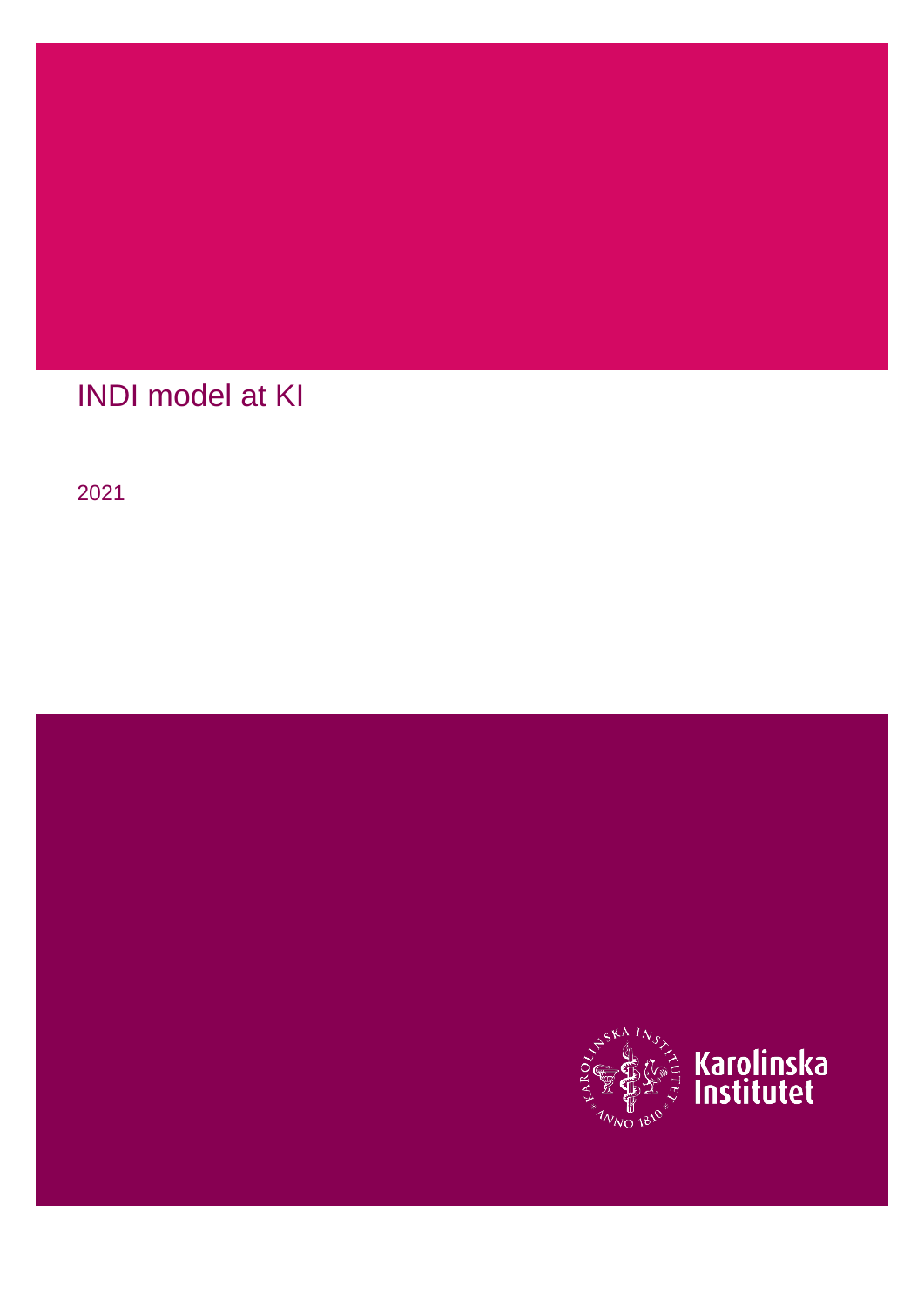

Datum 2021-04-19

# Contents

| 1. |                                                                           |  |
|----|---------------------------------------------------------------------------|--|
| 2. |                                                                           |  |
| 3. |                                                                           |  |
| 4. |                                                                           |  |
| 5. |                                                                           |  |
| 6. |                                                                           |  |
| 7. |                                                                           |  |
| 8. |                                                                           |  |
| 9. |                                                                           |  |
|    | Transfers within the department and transfers between departments5<br>9.1 |  |
|    | 9.2                                                                       |  |
|    |                                                                           |  |
|    |                                                                           |  |
|    |                                                                           |  |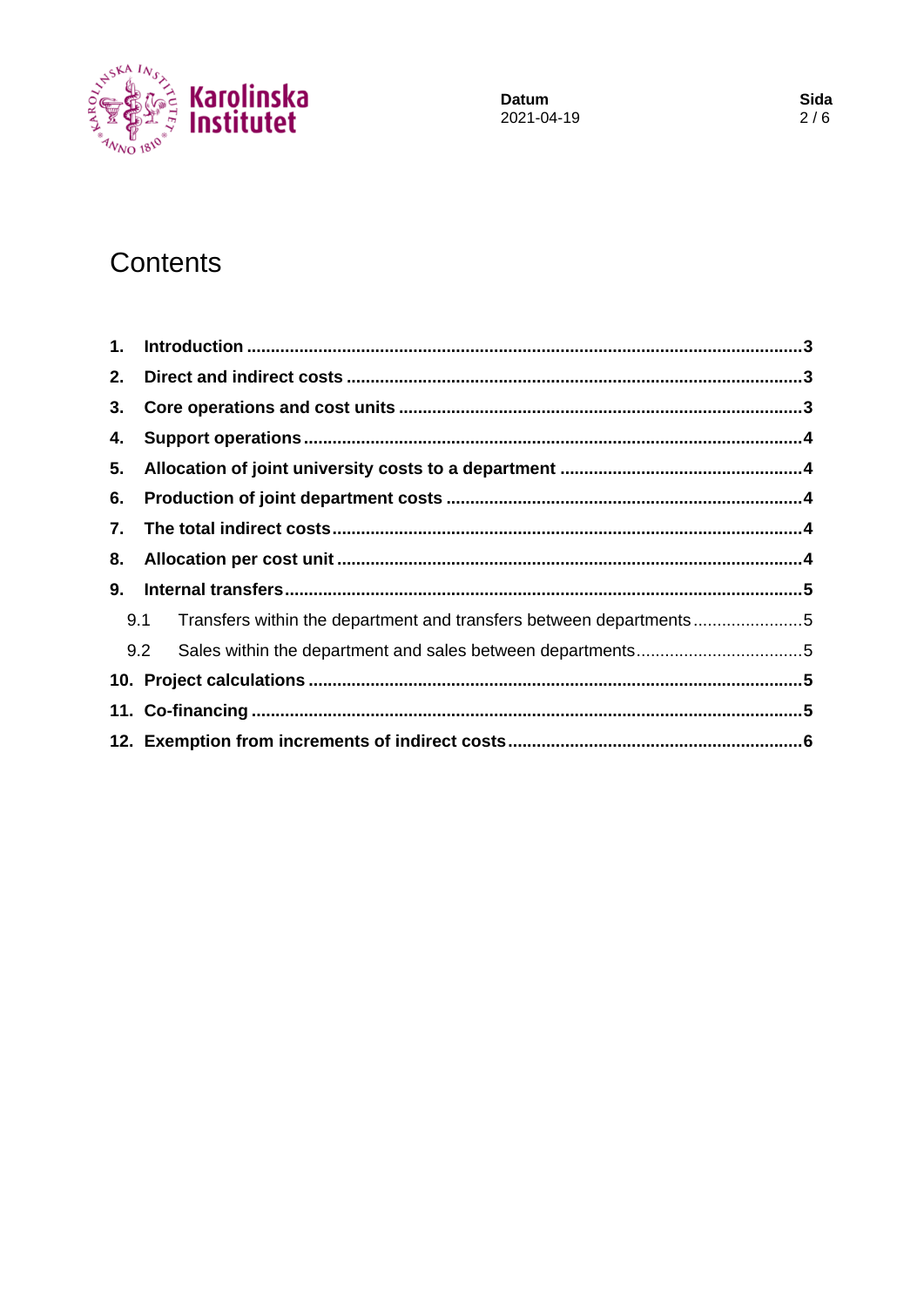

### **1. Introduction**

<span id="page-2-0"></span>An Association of Swedish Higher Education (SUHF) working party has devised a model for calculating and reporting indirect costs in association with key financiers. The aim was to contribute to good internal management and control in a simple, accurate and cost-effective manner. The President decided that the SUHF model for allocating indirect costs should be adapted to KI:s operations and introduced with effect from 01/01/2010. The model is referred to as INDI at KI.

In short, the model means that both external funding and direct state grants should be fully allocated to core operations. Support operations that exist at university and department level (the indirect costs) are financed through charging core operations concurrently with the generation of costs in respect of salaries and operations.

#### <span id="page-2-1"></span>**2. Direct and indirect costs**

Direct costs are project costs which are unequivocally bound to an individual product, e.g. salary costs for researchers in the project and materials purchased for the project.

Indirect costs are costs that cannot be directly related to a particular article or a particular post, e.g. joint costs for several projects, for an entire group of researchers, for a department, for an area of activity or for the entire university.

#### <span id="page-2-2"></span>**3. Core operations and cost units**

The *core operations* at KI are:

- Education at undergraduate and postgraduate level
- Research and education at research level

The core operations will be divided into *cost units*, which is the lowest level at which all income and costs are shown. A cost unit may be an individual project or it may consist of a group of projects linked to the same operation, researcher or group of researchers. In reporting, the cost units are held together through the object structure and it is possible to identify cost units directly from the reporting.

It is up to the departments themselves to define the cost units, but there must always be separate cost units for the four different operation areas:

- Grant- and subsidy-financed basic education (operational codes 1 and 4)
- Grant- and subsidy-financed research/postgraduate research training (operational codes 2 and 3)
- Contract education (operational code 5)
- Contract research (operational code 6)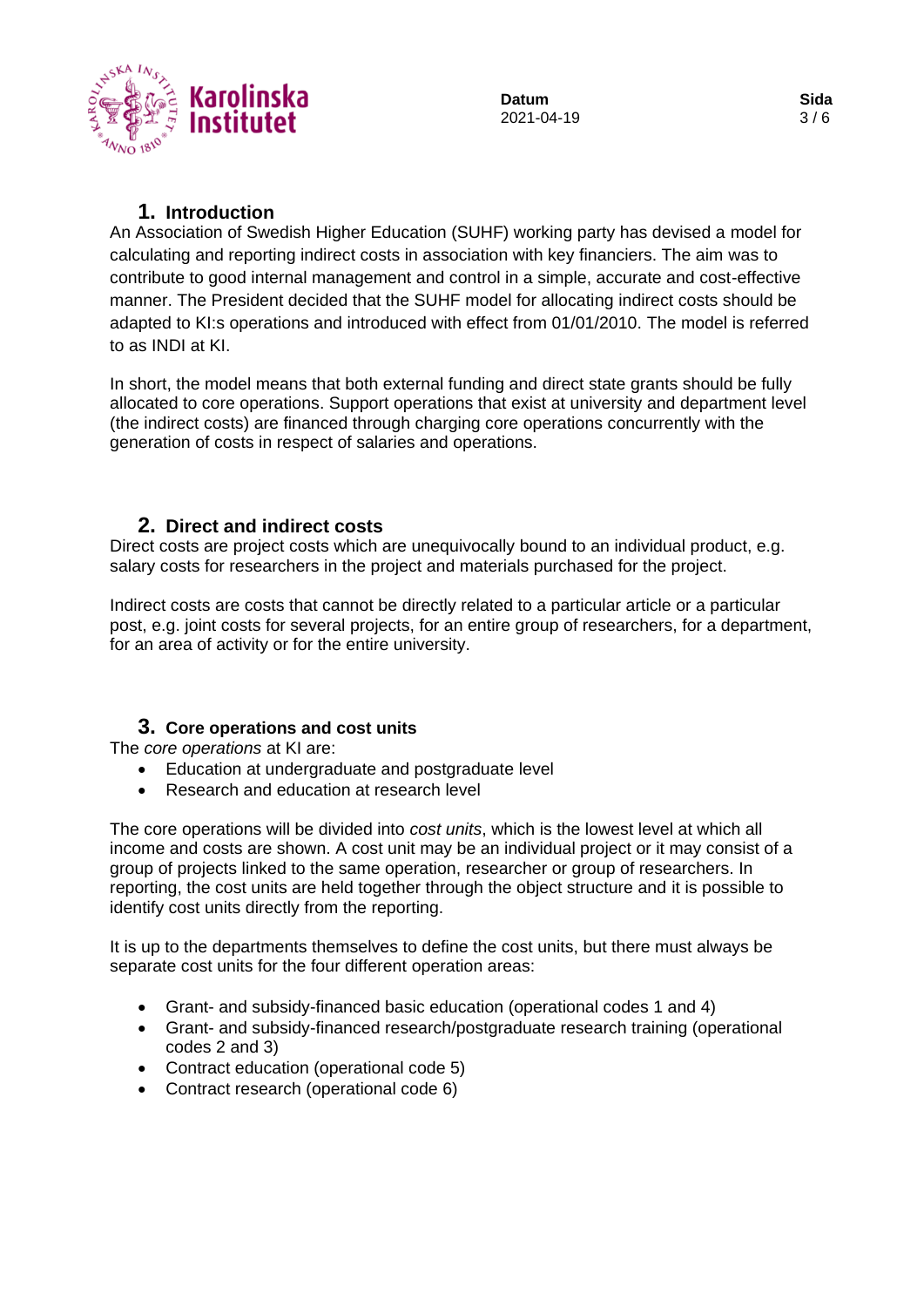

#### **4. Support operations**

<span id="page-3-0"></span>Support operations are all joint support functions which are not directly linked to one cost unit or a few cost units. Support operations are divided into joint university and joint department costs and between undergraduate education and research at each level.

#### <span id="page-3-1"></span>**5. Allocation of joint university costs to a department**

The size of joint university costs is decided by the Board of Karolinska Institutet.

The joint university cost are allocated to the various departments at KI based on a fixed percentage for the undergraduate education and research level.

The percentages are the same for all departments and are calculated based on forecast for the costs for the coming year in the core operations in relation to the joint university costs. The percentages are calculated at the central administration at KI and is determined by the Planning Director.

### <span id="page-3-2"></span>**6. Production of joint department costs**

Each department will define the costs of their own support functions on an annual basis. The percentages to be used when calculating increments for undergraduate education and research are obtained by setting the budgeted costs for support functions in relation to the budget for core operations at the department. The costs to be included when budgeting core operations are staff costs and operating costs, excluding rent and depreciation. The internal costs will not be included and neither will certain other costs which are exempt from the cost base (see<https://medarbetare.ki.se/indi-modellen> for costs that are currently exempt from the INDI calculation).

#### <span id="page-3-3"></span>**7. The total indirect costs**

The final increment for education at undergraduate level and research at each department to be used in applications for subsidies is obtained by combining the share of indirect costs for joint university and joint department costs. According to the INDI model, the percentage increment for the departmental costs will differ between departments. A summary of the percentages is available on the INDI website.

#### <span id="page-3-4"></span>**8. Allocation per cost unit**

The INDI model is based on full coverage of costs which means that all income and costs must be allocated to a cost unit. As far as costs are concerned, this means that *all* direct and indirect costs must be charged to a cost unit in the core operations. According to the model, direct costs also include premises costs, IT costs and purchasing costs, etc. When full cost allocation takes place, each cost unit will give an accurate view of the total cost for the operation.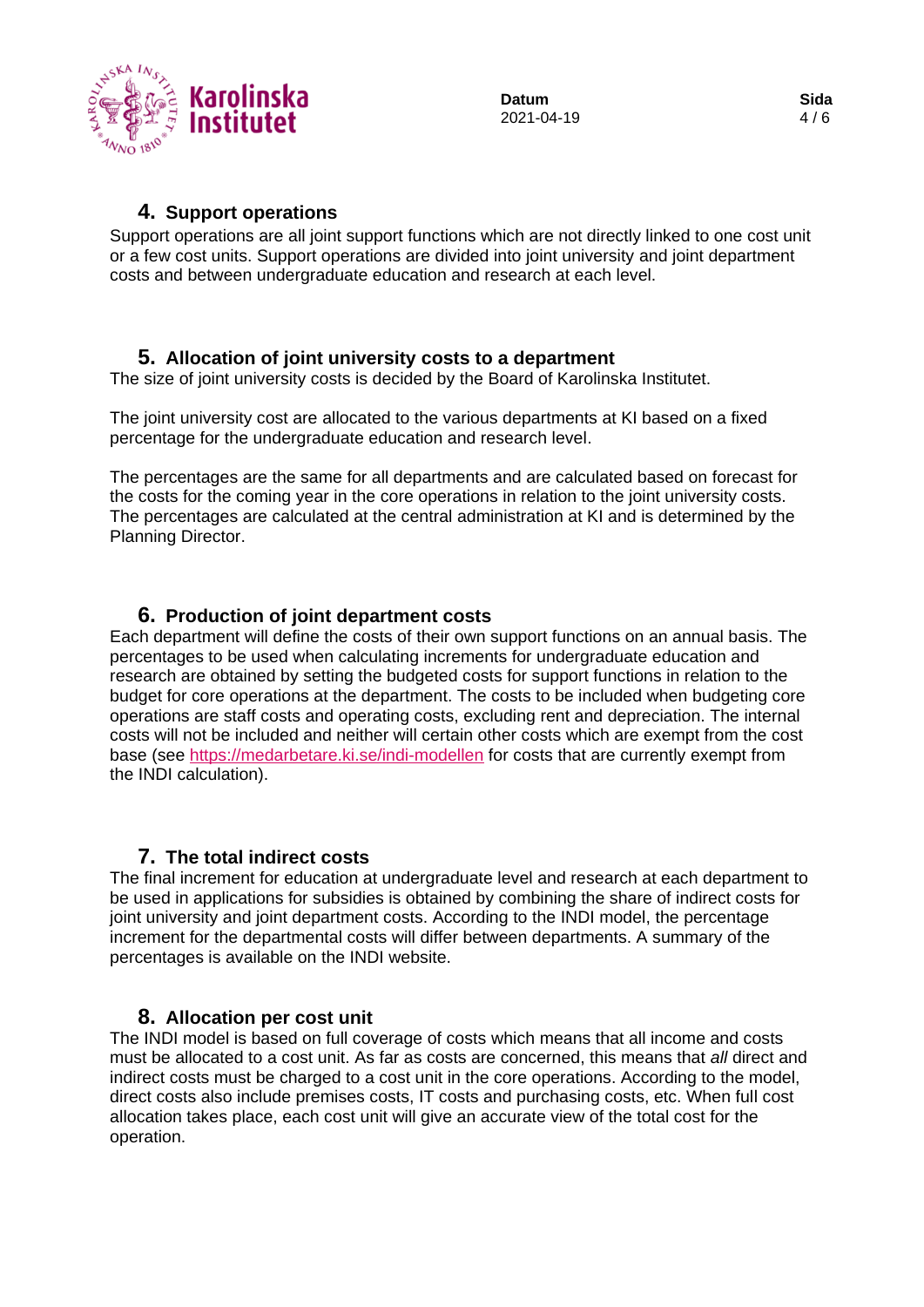

Costs for persons in core operations (salaries, premises, operating costs, etc.) will be allocated to the cost unit or cost units where the person is active.

## <span id="page-4-0"></span>**9. Internal transfers**

#### <span id="page-4-1"></span>**9.1 Transfers within the department and transfers between departments**

Costs transferred within the department generate indirect costs. The aim is that the project should bear the cost in the end to be charged with both direct and indirect costs. An indirect cost is also generated when a cost is allocated to a project. However if the project is credited with the cost in a transfer, the indirect cost will also be credited. The indirect cost can therefore only be charged once.

#### **9.2 Sales within the department and sales between departments**

<span id="page-4-2"></span>When a department **sells** an article/service to another department, the seller will include an increment relating to its indirect costs when invoicing. The purchasing department will enter the invoice in an internal cost account (a five-digit account ending in 9), which is exempt indirect cost charges. The selling department therefore obtains coverage of its indirect costs, which are instead charged to the purchasing department. No further indirect cost is charged to the purchasing department.

#### <span id="page-4-3"></span>**10. Project calculations**

Since the model requires full cost coverage, it is important, prior to each new project, to calculate the total costs of the project throughout its lifespan. A project calculation template has been produced for this purpose. It *must* be used for cost accounting when a subsidy of over SEK 100 thousand has been granted, but it can also easily be used for budgeting miscellaneous projects. The cost accounting template including instructions for use are available at [https://medarbetare.ki.se/kalkyler.](https://medarbetare.ki.se/kalkyler)

#### <span id="page-4-4"></span>**11. Co-financing**

If an external financier does not provide full cost coverage (for example salaries or indirect costs), the head of department must decide whether or not the subsidy should be accepted. If the subsidy is accepted, co-financing must be obtained from the department and the head of department (or the person to whom he/she has delegated the right to make a decision) is responsible for deciding which funds are to be used. See also *Besluts- och delegationsordning* [Rules of Procedure for Decision-Making and Delegation] for Karolinska Institutet.

International applications/contracts must be signed jointly by a head of department and the Grants Office. See the Rules of Procedure for Decision-Making and Delegation for Karolinska Institutet for more details. In these cases, decisions on any co-financing should be made at the time of the application. The rules on co-financing also apply to international financiers who do not normally provide full cost coverage for indirect costs (e.g. the EU or National Institutes of Health, NIH). Information and guidance concerning other questions for applications to international financiers can be supplied by the Grants Office.